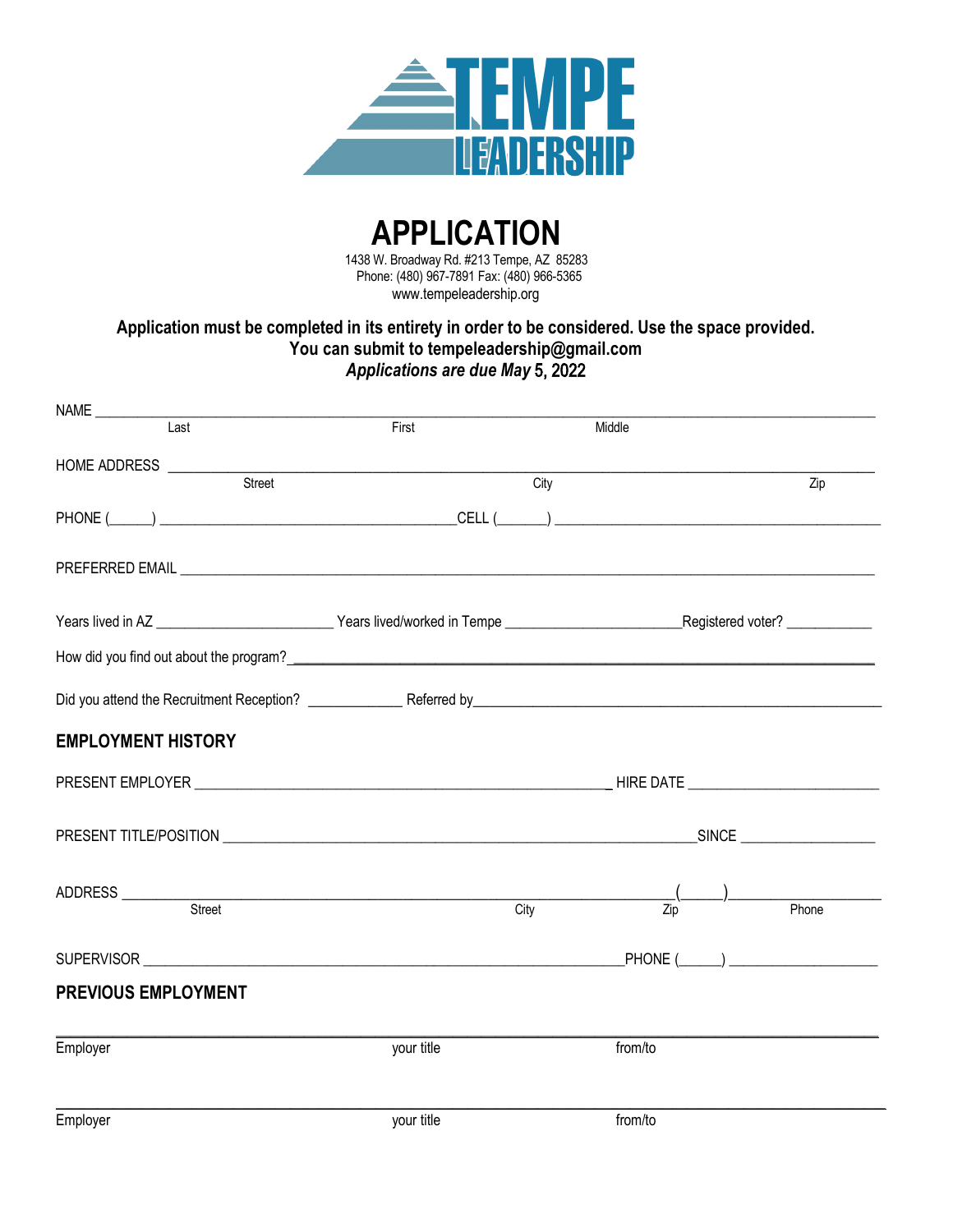## **EDUCATIONAL HISTORY**

Post-Secondary:

| <b>UV.</b> OUGUIGALY.   |                                    |                                  |
|-------------------------|------------------------------------|----------------------------------|
|                         | Degree ___________________________ | Date(s) ________________________ |
|                         |                                    |                                  |
|                         |                                    | Date(s) $\frac{1}{2}$            |
|                         |                                    |                                  |
|                         |                                    |                                  |
| <b>CLASS COMMITMENT</b> |                                    |                                  |

Tempe Leadership requires participants to commit approximately 1 ½ to 2 days per month during the 9 months of the program (Sept. – May). If selected, are you and your employer prepared to make this time commitment? \_\_\_\_\_\_\_\_\_\_\_\_\_\_\_\_\_\_\_\_\_\_\_\_

Have you applied to Tempe Leadership before? \_\_\_\_\_\_\_\_\_\_\_\_\_\_\_\_\_\_\_\_\_\_\_\_\_\_\_\_\_\_\_\_\_\_\_

#### **COMMUNITY INVOLVEMENT**

Tempe Leadership recognizes that involvement comes in many forms. We are interested in selecting individuals who have a commitment of time, energy and enthusiasm for their community. Please list, in order of importance to you, three community, Civic, professional, political, business, religious, social, athletic, or other activities in which you have participated. Include your contribution to each, including positions held, major responsibilities, projects under taken and YOUR measures for success.

1.

2.

3.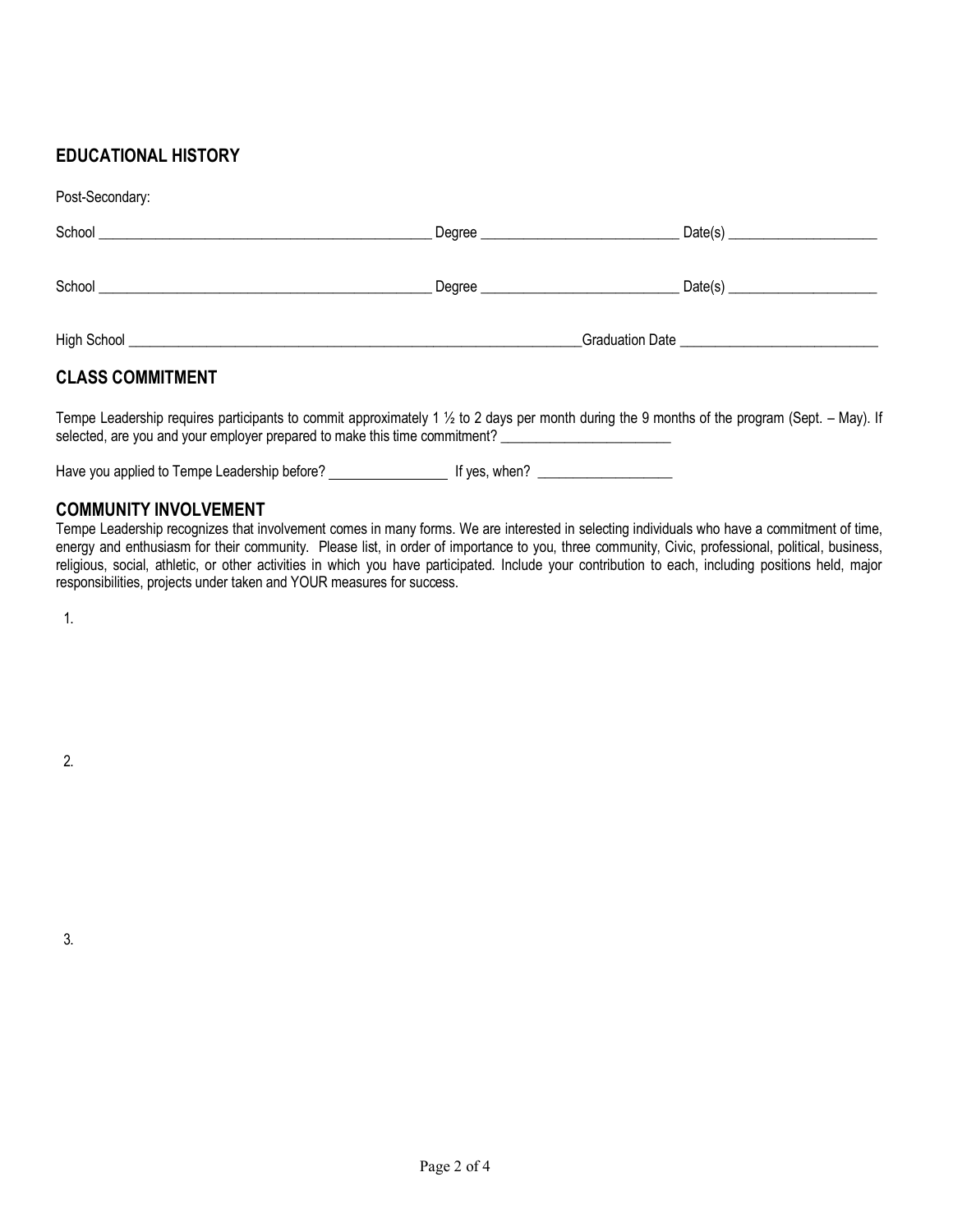## **QUESTIONS:**

1. What do you hope to gain from participating in Tempe Leadership? What are your expectations of the program?

2. Upon graduation, Tempe Leadership hopes that its graduates will take an active role in the community. How do you expect or hope to put your Tempe Leadership experiences to work in our Tempe community?

3. There are many issues facing the Tempe community. Describe two community issues that interest you and why they are of interest.